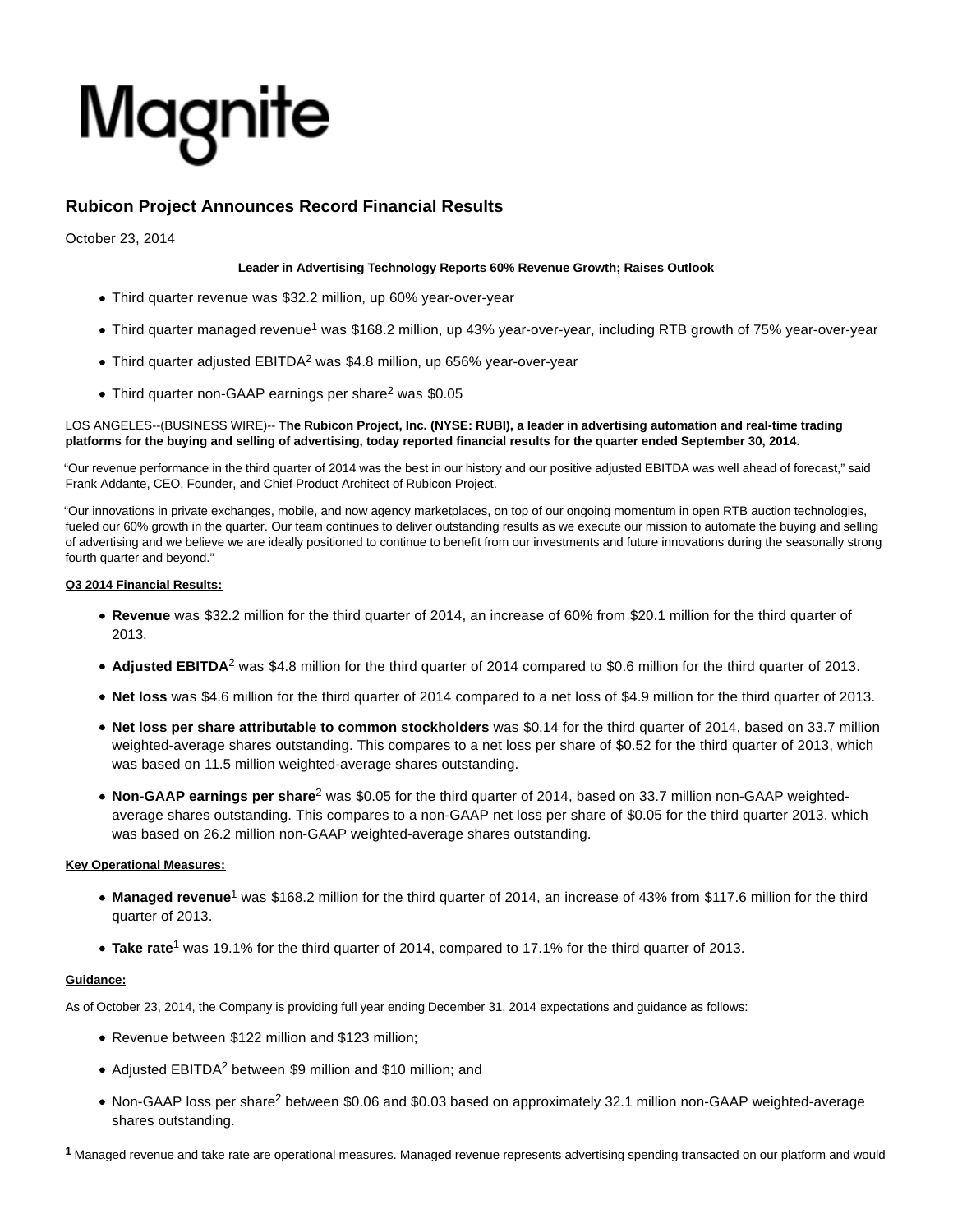represent our revenue if we were to record our revenue on a gross basis instead of a net basis. Take rate represents our share of managed revenue.

**2** Adjusted EBITDA and non-GAAP earnings (loss) per share are non-GAAP financial measures. Please see the discussion in the section called "Key Operational and Non-GAAP Financial Measures" and the reconciliations included at the end of this earnings release.

#### **Conference Call Information:**

The Company will host a conference call on October 23, 2014 at 2:00 PM (PT) / 5:00 PM (ET) to discuss the third quarter, 2014 financial results of operations. The conference call can be accessed at (877) 201-0168 (U.S.) or (647) 788-4901 (International), conference ID# 14030031. The call will also be broadcast simultaneously a[t http://investor.rubiconproject.com.](http://cts.businesswire.com/ct/CT?id=smartlink&url=http%3A%2F%2Finvestor.rubiconproject.com&esheet=50968778&newsitemid=20141023006526&lan=en-US&anchor=http%3A%2F%2Finvestor.rubiconproject.com&index=1&md5=41ad2321b5f8d1eb81476b9e5ecb497b) Following completion of the call, a recorded replay of the webcast will be available on Rubicon Project's website. Additional investor information can be accessed at [http://investor.rubiconproject.com.](http://cts.businesswire.com/ct/CT?id=smartlink&url=http%3A%2F%2Finvestor.rubiconproject.com&esheet=50968778&newsitemid=20141023006526&lan=en-US&anchor=http%3A%2F%2Finvestor.rubiconproject.com&index=2&md5=968600f524bf57e34a812e65e19bdaa7)

#### **About The Rubicon Project, Inc.**

Rubicon Project pioneered advertising automation. Its technology platform provides leading user reach and is used by hundreds of the world's premium publishers and applications to connect with top brands around the globe. Rubicon Project's mission is to automate the buying and selling of advertising by offering innovative technology products to connect buyers and sellers globally.

Headquartered in Los Angeles, Rubicon Project has offices worldwide. Learn more at [RubiconProject.com.](http://cts.businesswire.com/ct/CT?id=smartlink&url=http%3A%2F%2Fwww.rubiconproject.com&esheet=50968778&newsitemid=20141023006526&lan=en-US&anchor=RubiconProject.com&index=3&md5=ff0953b34498aa97423909f556b09f13) Twitter: [@RubiconProject.](http://cts.businesswire.com/ct/CT?id=smartlink&url=https%3A%2F%2Ftwitter.com%2FRubiconProject&esheet=50968778&newsitemid=20141023006526&lan=en-US&anchor=%40RubiconProject&index=4&md5=9788be7c4178c86c327b23d869c1f735)

Note: The Rubicon Project and the Rubicon Project logo are registered service marks of The Rubicon Project, Inc. All other marks mentioned are the property of their respective owners.

#### **Forward-Looking Statements**

This press release and management's answers to questions during our earnings call may contain forward-looking statements, including statements based upon or relating to our expectations, assumptions, estimates, and projections. In some cases, you can identify forward-looking statements by terms such as "may," "might," "will," "objective," "intend," "should," "could," "can," "would," "expect," "believe," "design," "anticipate," "estimate," "predict," "potential," "plan" or the negative of these terms, and similar expressions. Forward-looking statements may include, but are not limited to, our belief that we are innovating in private exchanges, mobile, and agency marketplaces; our belief that there is ongoing momentum in open RTB auction technologies; our belief that we are continuing to deliver outstanding results as we execute our mission to automate the buying and selling of advertising; and our belief that we are ideally positioned to continue to benefit from our investments and future innovations during the seasonally strong fourth quarter and beyond; our guidance and other statements concerning our anticipated performance, including revenue, margin, cash flow, balance sheet, and profit expectations; development of our technology; introduction of new offerings; scope and duration of client relationships; business mix; sales growth; client utilization of our offerings; market conditions and opportunities; operational measures including managed revenue, paid impressions, average CPM, and take rate; and factors that could affect these and other aspects of our business. These statements are not guarantees of future performance; they reflect our current views with respect to future events and are based on assumptions and subject to known and unknown risks, uncertainties and other factors that may cause our actual results, performance or achievements to be materially different from expectations or results projected or implied by forward-looking statements. These risks include, but are not limited to: our ability to grow rapidly and to manage our growth effectively; our ability to develop innovative new technologies and remain a market leader; our ability to attract and retain buyers and sellers and increase our business with them; the freedom of buyers and sellers to direct their spending and inventory to competing sources or inventory and demand; our ability to use our solution to purchase and sell higher value advertising and to expand the use of our solution by buyers and sellers utilizing evolving digital media platforms; our ability to introduce new solutions and bring them to market in a timely manner; our ability to maintain a supply of advertising inventory from sellers; our limited operating history and history of losses; our ability to continue to expand into new geographic markets; the effects of increased competition in our market and our ability to compete effectively and to maintain our pricing and take rate; potential adverse effects of malicious activity such as fraudulent inventory and malware; the effects of seasonal trends on our results of operations; costs associated with defending intellectual property infringement and other claims; our ability to attract and retain qualified employees and key personnel; our ability to consummate future acquisitions of or investments in complementary companies or technologies; our ability to comply with, and the effect on our business of, evolving legal standards and regulations, particularly concerning data protection and consumer privacy; and our ability to develop and maintain our corporate infrastructure, including our finance and information technology systems and controls. We discuss many of these risks and additional factors that could cause actual results to differ materially from those anticipated by our forward-looking statements under the captions "Risk Factors" and "Management Discussion and Analysis of Financial Condition and Results of Operations" in our periodic reports filed with the Securities and Exchange Commission. Additional information will also be set forth in other filings we make from time to time with the SEC. Also, these forward-looking statements represent our estimates and assumptions only as of the date of this press release. Unless required by federal securities laws, we assume no obligation to update any of these forward-looking statements, or to update the reasons actual results could differ materially from those anticipated, to reflect circumstances or events that occur after the statements are made. Given these uncertainties, investors should not place undue reliance on these forward-looking statements. Investors should read this press release and the documents that we reference in this press release and have filed with the Securities and Exchange Commission completely and with the understanding that our actual future results may be materially different from what we expect. We qualify all of our forward-looking statements by these cautionary statements.

#### **Key Operational and Non-GAAP Financial Measures**

Rubicon Project's management evaluates and makes operating decisions using various operational and financial measures.

#### **Operational Measures**

Managed revenue is an operational measure that represents the advertising spending transacted on our platform, and would represent our revenue if we were to record our revenue on a gross basis instead of a net basis. Managed revenue does not represent revenue reported in accordance with generally accepted accounting principles in the United States ("GAAP"). We review managed revenue for internal management purposes to assess market share and scale. Many companies in our industry record revenue on a gross basis, so tracking our managed revenue allows us to compare our results to the results of those companies. Our managed revenue is influenced by the volume and characteristics of paid impressions, and average CPM.

Take rate is an operational measure that represents our share of managed revenue. We review take rate for internal management purposes to assess the development of our marketplace with buyers and sellers. Our take rate can be affected by a variety of factors, including the terms of our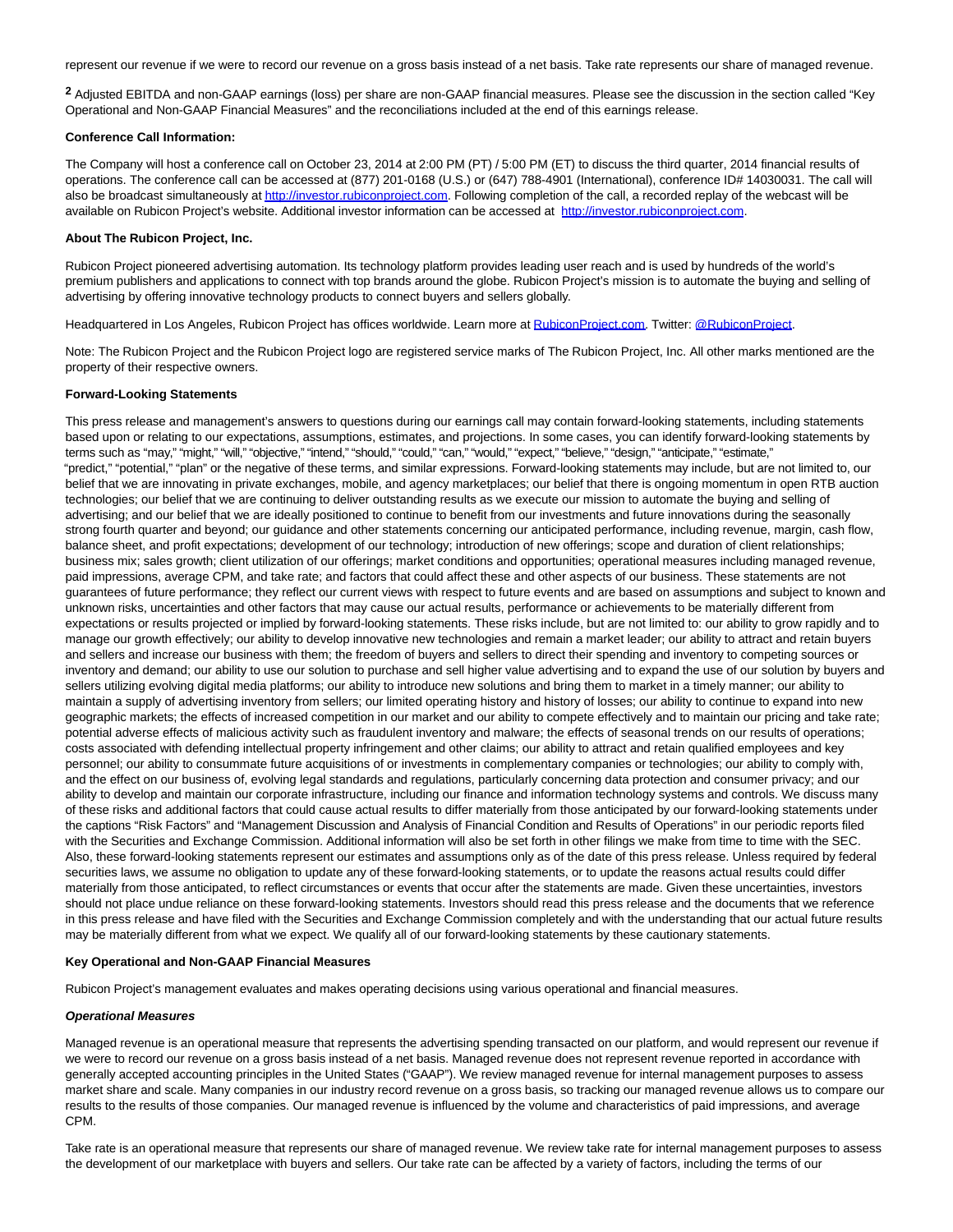arrangements with buyers and sellers active on our platform in a particular period, the scale of a buyer's or seller's activity on our platform, product mix, the implementation of new products, platforms and solution features, auction dynamics, and the overall development of the digital advertising ecosystem.

#### **Financial Measures**

This press release includes information relating to adjusted EBITDA and non-GAAP earnings (loss) per share, which are financial measures that have not been prepared in accordance with GAAP. These non-GAAP financial measures are used by our management and board of directors, in addition to our GAAP results, to understand and evaluate our operating performance and trends, to prepare and approve our annual budget, and to develop short- and long-term operational plans. Management believes that these non-GAAP financial measures provide useful information about our core operating results and thus are appropriate to enhance the overall understanding of our past financial performance and our prospects for the future.

These non-GAAP financial measures are not intended to be considered in isolation from, as substitutes for, or as superior to, the corresponding financial measures prepared in accordance with GAAP. Adjusted EBITDA and non-GAAP earnings (loss) per share eliminate the impact of items that we do not consider indicative of our core operating performance and operating performance on a per share basis. You are encouraged to evaluate these adjustments, and review the reconciliation of these non-GAAP measures to their most comparable GAAP financial measures, and the reasons we consider them appropriate. It is important to note that the particular items we exclude from, or include in, our non-GAAP financial measures may differ from the items excluded from, or included in, similar non-GAAP financial measures used by other companies. See "Reconciliation of net loss to adjusted EBITDA" and "Calculation of net loss attributable to common stockholders to non-GAAP earnings (loss) per share" included as part of this press release.

We define adjusted EBITDA as net loss adjusted for stock-based compensation expense, depreciation and amortization, interest income or expense, change in fair value of pre-IPO convertible preferred stock warrant liabilities, and other income or expense, which mainly consists of foreign exchange gains and losses, certain other non-recurring income or expenses such as acquisition and related costs, and provision for income taxes. We believe adjusted EBITDA is useful to investors in evaluating our operating performance for the following reasons:

- adjusted EBITDA is widely used by investors and securities analysts to measure a company's operating performance without regard to items such as stock-based compensation expense, depreciation and amortization, interest income or expense, change in fair value of preferred stock warrant liabilities, foreign exchange gains and losses, certain other non-recurring income or expense such as acquisition and related costs, and provision for income taxes that can vary substantially from company to company depending upon their financing, capital structures and the method by which assets were acquired;
- our management uses adjusted EBITDA in conjunction with GAAP financial measures for planning purposes, including the preparation of our annual operating budget, as a measure of operating performance and the effectiveness of our business strategies, and in communications with our board of directors concerning our financial performance;
- adjusted EBITDA may sometimes be considered by the compensation committee of our board of directors in connection with the determination of compensation for our executive officers; and
- adjusted EBITDA provides consistency and comparability with our past financial performance, facilitates period-to-period comparisons of operations, and facilitates comparisons with other peer companies, many of which use similar non-GAAP financial measures to supplement their GAAP results.

Although adjusted EBITDA is frequently used by investors and securities analysts in their evaluations of companies, adjusted EBITDA has limitations as an analytical tool, and you should not consider it in isolation or as a substitute for analysis of our results of operations as reported under GAAP. These limitations include:

- stock-based compensation is a non-cash charge and is and will remain an element of our long-term incentive compensation package, although we exclude it as an expense when evaluating our ongoing operating performance for a particular period;
- depreciation and amortization are non-cash charges, and the assets being depreciated or amortized will often have to be replaced in the future; adjusted EBITDA does not reflect any cash requirements for these replacements;
- adjusted EBITDA does not reflect changes in, or cash requirements for, our working capital needs, capital expenditures or contractual commitments, and therefore may not reflect periodic increases in capital expenditures;
- adjusted EBITDA does not reflect cash requirements for income taxes and the cash impact of other income or expense; and
- other companies may calculate adjusted EBITDA differently than we do, limiting its usefulness as a comparative measure.

Because of these limitations, we also consider other financial measures, including net loss.

Non-GAAP earnings (loss) per share is calculated by dividing non-GAAP net income (loss) by non-GAAP weighted-average shares outstanding. Non-GAAP net income (loss) is equal to net loss attributable to common stockholders excluding the change in fair value of preferred stock warrant liabilities, cumulative preferred stock dividends, stock-based compensation, acquisition and related items expense, foreign currency gains and losses, and amortization of intangible assets. The non-GAAP weighted-average shares outstanding used to calculate non-GAAP earnings (loss) per share assume the net exercise of a preferred stock warrant and the conversion of each share of convertible preferred stock to one half share of common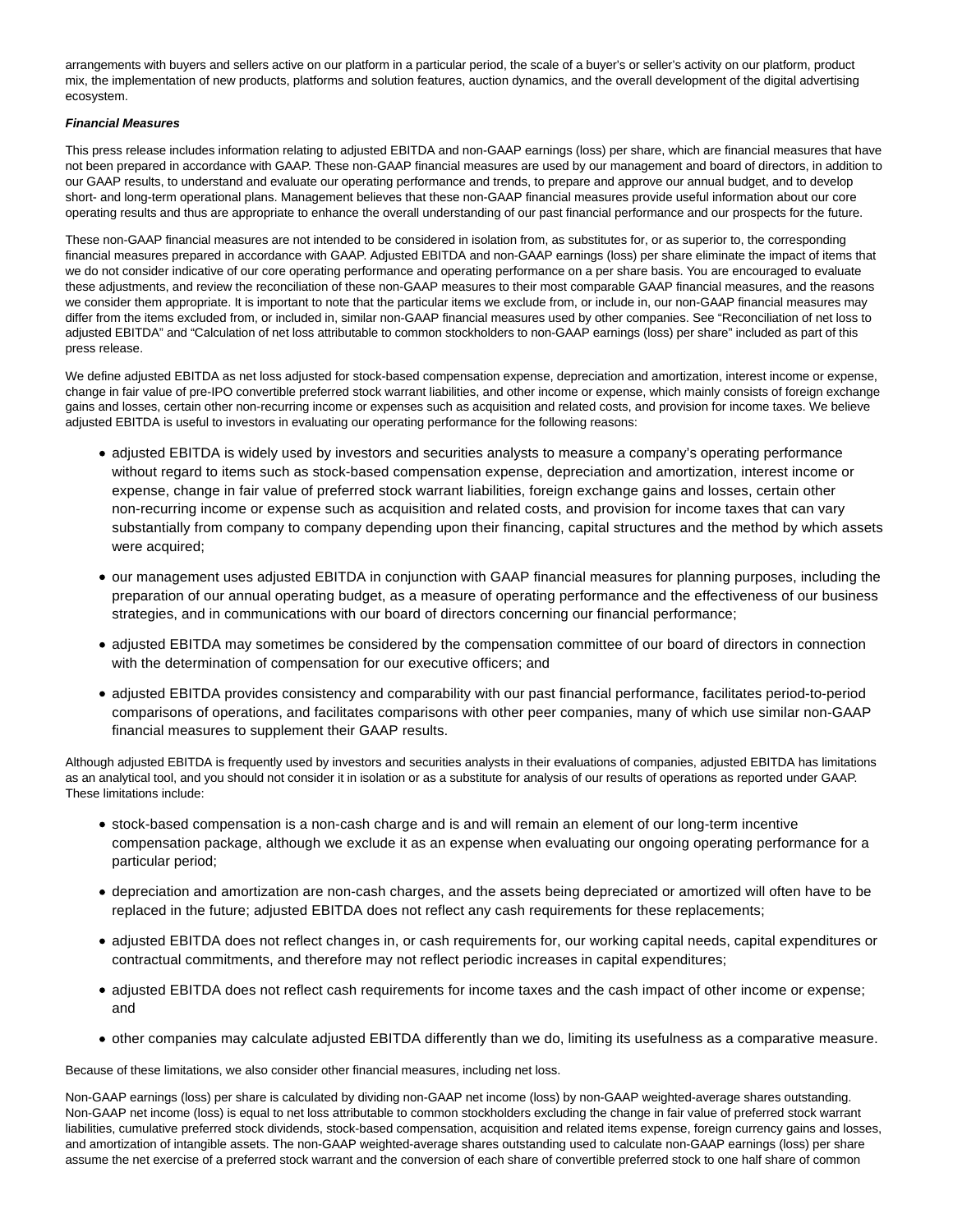stock in connection with our initial public offering as if they had occurred at the beginning of each respective period presented, whereas, weightedaverage shares outstanding used to calculate GAAP earnings (loss) per share reflect the net exercise and conversion as of April 7, the date our IPO closed. The weighted-average shares used to compute net loss per share, non-GAAP weighted-average shares outstanding used to compute non-GAAP earnings (loss) per share, and non-GAAP weighted-average shares outstanding used in our guidance for the full year non-GAAP earnings (loss) per share include the 6.4 million shares issued in our initial public offering from the date our IPO closed. We believe non-GAAP earnings (loss) per share is useful to investors in evaluating our ongoing operational performance and our trends on a per share basis by taking into consideration all preferred stock ownership on an as-converted basis, and also facilitates comparison of our financial results on a per share basis with other companies, many of which present a similar non-GAAP measure. However, a potential limitation of our use of non-GAAP earnings (loss) per share is that other companies may define non-GAAP earnings (loss) per share differently, which may make comparison difficult. This measure may also exclude expenses that may have a material impact on our reported financial results. Because of these limitations, we also consider the comparable GAAP financial measure of net loss attributable to common stockholders.

# **THE RUBICON PROJECT, INC. CONSOLIDATED BALANCE SHEETS (In thousands) (unaudited)**

|                                                                                   |      | September 30, 2014 December 31, 2013 |               |
|-----------------------------------------------------------------------------------|------|--------------------------------------|---------------|
| <b>ASSETS</b>                                                                     |      |                                      |               |
| Current assets:                                                                   |      |                                      |               |
| Cash and cash equivalents                                                         | \$   | 104,089 \$                           | 29,956        |
| Accounts receivable, net                                                          |      | 99.913                               | 94,722        |
| Prepaid expenses and other current assets                                         |      | 6,336                                | 4,141         |
| <b>TOTAL CURRENT ASSETS</b>                                                       |      | 210,338                              | 128,819       |
| Property and equipment, net                                                       |      | 14,111                               | 8,712         |
| Internal use software development costs, net                                      |      | 11,221                               | 7,204         |
| Goodwill                                                                          |      | 1,491                                | 1,491         |
| Intangible assets, net                                                            |      | 180                                  | 510           |
| Other assets, non-current                                                         |      | 1,425                                | 3,151         |
| <b>TOTAL ASSETS</b>                                                               | \$   | 238,766 \$                           | 149,887       |
| LIABILITIES, CONVERTIBLE PREFERRED STOCK AND STOCKHOLDERS' EQUITY (DEFICIT)       |      |                                      |               |
| <b>LIABILITIES</b>                                                                |      |                                      |               |
| <b>Current liabilities:</b>                                                       |      |                                      |               |
| Accounts payable and accrued expenses                                             | \$   | 127,982 \$                           | 120,198       |
| Debt and capital lease obligations, current portion                               |      | 157                                  | 288           |
| Other current liabilities                                                         |      | 2.133                                | 2,901         |
| <b>TOTAL CURRENT LIABILITIES</b>                                                  |      | 130,272                              | 123,387       |
| Debt and capital leases, net of current portion                                   |      |                                      | 3,893         |
| Convertible preferred stock warrant liabilities                                   |      |                                      | 5,451         |
| Other liabilities, non-current                                                    |      | 1,674                                | 996           |
| <b>TOTAL LIABILITIES</b>                                                          |      | 131,946                              | 133,727       |
| Convertible preferred stock                                                       |      |                                      | 52,571        |
| STOCKHOLDERS' EQUITY (DEFICIT)                                                    |      |                                      |               |
| Preferred stock                                                                   |      |                                      |               |
| Common stock                                                                      |      |                                      |               |
| Additional paid-in capital                                                        |      | 188,899                              | 25,532        |
| Accumulated other comprehensive income                                            |      | 62                                   | 96            |
| Accumulated deficit                                                               |      | (82, 141)                            | (62, 039)     |
| TOTAL STOCKHOLDERS' EQUITY (DEFICIT)                                              |      | 106,820                              | (36, 411)     |
| TOTAL LIABILITIES, CONVERTIBLE PREFERRED STOCK AND STOCKHOLDERS' EQUITY (DEFICIT) | - \$ | 238.766                              | \$<br>149,887 |

# **THE RUBICON PROJECT, INC.**

**CONSOLIDATED STATEMENTS OF OPERATIONS**

#### **(In thousands, except per share amounts)**

**(unaudited)**

|                                         |    | <b>Three Months Ended</b> |                       | <b>Nine Months Ended</b> |                       |                       |  |  |  |
|-----------------------------------------|----|---------------------------|-----------------------|--------------------------|-----------------------|-----------------------|--|--|--|
|                                         |    | September 30.<br>2014     | September 30.<br>2013 |                          | September 30,<br>2014 | September 30.<br>2013 |  |  |  |
| Revenue                                 | \$ | $32,165$ \$               |                       | 20,063 \$                | 83,463 \$             | 55,698                |  |  |  |
| Expenses:                               |    |                           |                       |                          |                       |                       |  |  |  |
| Cost of revenue <sup>1</sup>            |    | 5.144                     |                       | 4.181                    | 14.456                | 11,212                |  |  |  |
| Sales and marketing <sup>1</sup>        |    | 11.540                    |                       | 6.405                    | 30,863                | 18,767                |  |  |  |
| Technology and development <sup>1</sup> |    | 5.766                     |                       | 4.823                    | 15.041                | 14.072                |  |  |  |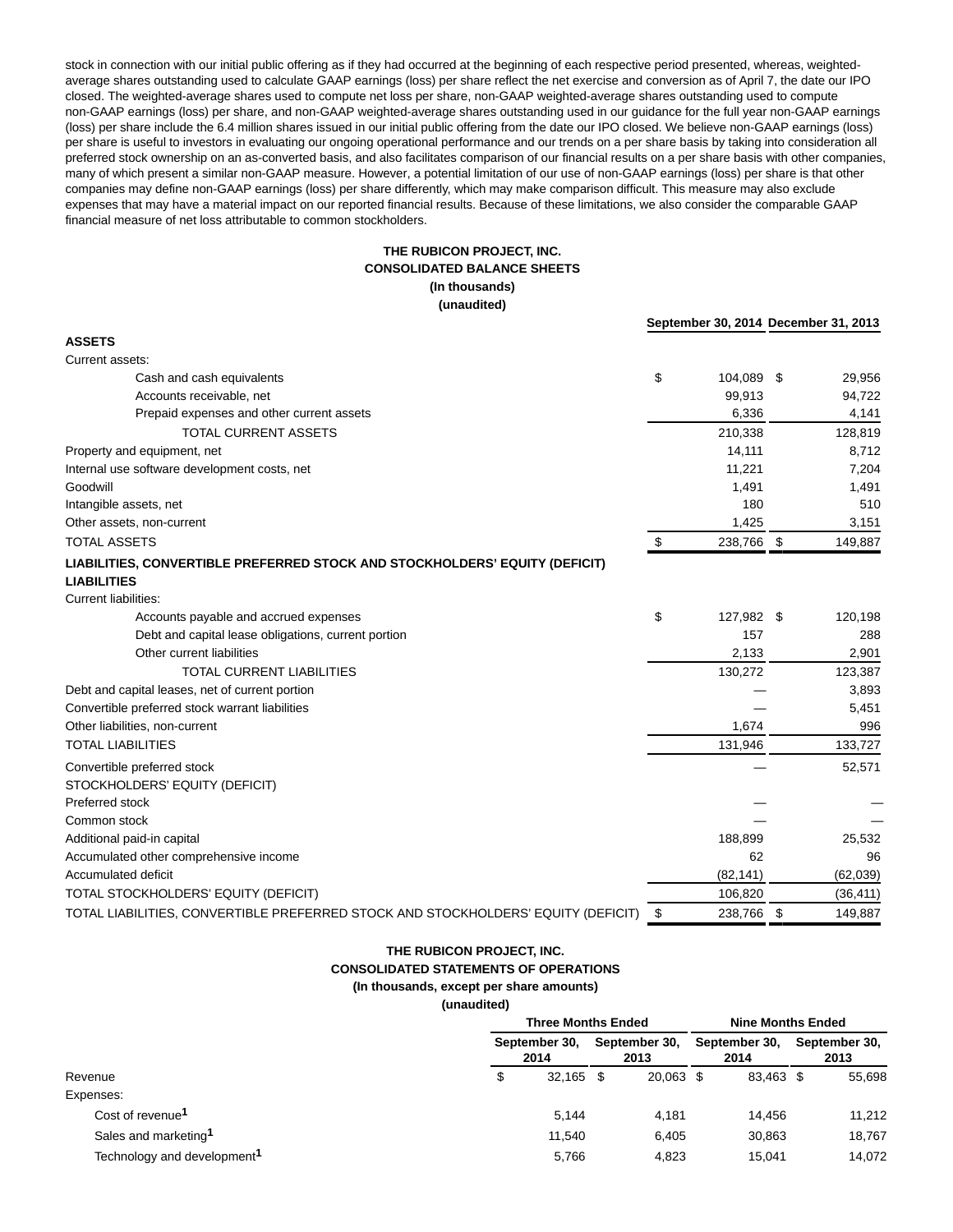| General and administrative <sup>1</sup>                                                                             |     | 15,157       | 7,603        | 42,130        | 17,963    |
|---------------------------------------------------------------------------------------------------------------------|-----|--------------|--------------|---------------|-----------|
| Total expenses                                                                                                      |     | 37,607       | 23,012       | 102,490       | 62,014    |
| Loss from operations                                                                                                |     | (5, 442)     | (2,949)      | (19,027)      | (6,316)   |
| Other (income) expense:                                                                                             |     |              |              |               |           |
| Interest expense, net                                                                                               |     | 23           | 69           | 94            | 229       |
| Change in fair value of preferred stock warrant liabilities                                                         |     |              | 1,090        | 732           | 2,067     |
| Foreign exchange (gain) loss, net                                                                                   |     | (826)        | 763          | 104           | 413       |
| Total other (income) expense, net                                                                                   |     | (803)        | 1,922        | 930           | 2,709     |
| Loss before income taxes                                                                                            |     | (4,639)      | (4,871)      | (19, 957)     | (9,025)   |
| Provision (benefit) for income taxes                                                                                |     | (17)         | 74           | 145           | 187       |
| Net loss                                                                                                            |     | (4,622)      | (4,945)      | (20, 102)     | (9,212)   |
| Cumulative preferred stock dividends                                                                                |     |              | (1,070)      | (1, 116)      | (3, 174)  |
| Net loss attributable to common stockholders                                                                        |     | $(4,622)$ \$ | $(6,015)$ \$ | $(21,218)$ \$ | (12, 386) |
| Basic and diluted net loss per share attributable to common stockholders                                            | \$. | $(0.14)$ \$  | $(0.52)$ \$  | $(0.81)$ \$   | (1.08)    |
| Basic and diluted weighted-average shares used to compute net loss per<br>share attributable to common stockholders |     | 33,673       | 11,544       | 26,130        | 11,433    |

**1** Includes stock-based compensation expense as follows (in thousands):

|                                |                       | <b>Three Months Ended</b> |                       |       |                       |                       | <b>Nine Months Ended</b> |       |  |  |  |
|--------------------------------|-----------------------|---------------------------|-----------------------|-------|-----------------------|-----------------------|--------------------------|-------|--|--|--|
| Cost of revenue                | September 30,<br>2014 |                           | September 30,<br>2013 |       | September 30,<br>2014 | September 30,<br>2013 |                          |       |  |  |  |
|                                |                       | 39                        |                       | 24    | \$                    | 127                   |                          | 64    |  |  |  |
| Selling and marketing          |                       | 793                       |                       | 242   |                       | 2.070                 |                          | 805   |  |  |  |
| Technology and development     |                       | 530                       |                       | 396   |                       | 1.257                 |                          | 1,183 |  |  |  |
| General and administrative     |                       | 5,788                     |                       | 887   |                       | 13.273                |                          | 2,515 |  |  |  |
| Total stock-based compensation |                       | 7,150                     |                       | 1,549 |                       | 16.727                |                          | 4,567 |  |  |  |

# **THE RUBICON PROJECT, INC. CONSOLIDATED STATEMENTS OF CASH FLOWS (In thousands)**

**(unaudited)**

|                                                                                                          | <b>Nine Months Ended</b> |      |                       |
|----------------------------------------------------------------------------------------------------------|--------------------------|------|-----------------------|
|                                                                                                          | September 30,<br>2014    |      | September 30,<br>2013 |
| <b>OPERATING ACTIVITIES:</b>                                                                             |                          |      |                       |
| Net loss                                                                                                 | \$<br>(20, 102)          | - \$ | (9,212)               |
| Adjustments to reconcile net loss to net cash provided by operating activities                           |                          |      |                       |
| Depreciation and amortization                                                                            | 8.123                    |      | 6,133                 |
| Stock-based compensation                                                                                 | 16,727                   |      | 4,567                 |
| Loss (gain) on disposal of property and equipment, net                                                   | 199                      |      | (12)                  |
| Change in fair value of preferred stock warrant liabilities                                              | 732                      |      | 2,067                 |
| Deferred income taxes                                                                                    | (43)                     |      |                       |
| Unrealized foreign currency (gain) loss                                                                  | (1,356)                  |      | 663                   |
| Changes in operating assets and liabilities:                                                             |                          |      |                       |
| Accounts receivable                                                                                      | (5,301)                  |      | (2,504)               |
| Prepaid expenses and other assets                                                                        | (1,936)                  |      | (796)                 |
| Accounts payable and accrued expenses                                                                    | 9,115                    |      | 6,909                 |
| Other liabilities                                                                                        | (906)                    |      | 976                   |
| Net cash provided by operating activities                                                                | 5,252                    |      | 8,791                 |
| <b>INVESTING ACTIVITIES:</b>                                                                             |                          |      |                       |
| Purchases of property and equipment                                                                      | (8, 564)                 |      | (5, 441)              |
| Capitalized internal use software development costs                                                      | (6,619)                  |      | (2,384)               |
| Change in restricted cash                                                                                | 100                      |      | (1,200)               |
| Net cash used in investing activities                                                                    | (15,083)                 |      | (9,025)               |
| <b>FINANCING ACTIVITIES:</b>                                                                             |                          |      |                       |
| Proceeds from the issuance of common stock in initial public offering, net of underwriting discounts and |                          |      |                       |
| commissions                                                                                              | 89,733                   |      |                       |
| Payments of initial public offering costs                                                                | (3,037)                  |      |                       |
| Proceeds from exercise of stock options                                                                  | 1,194                    |      | 478                   |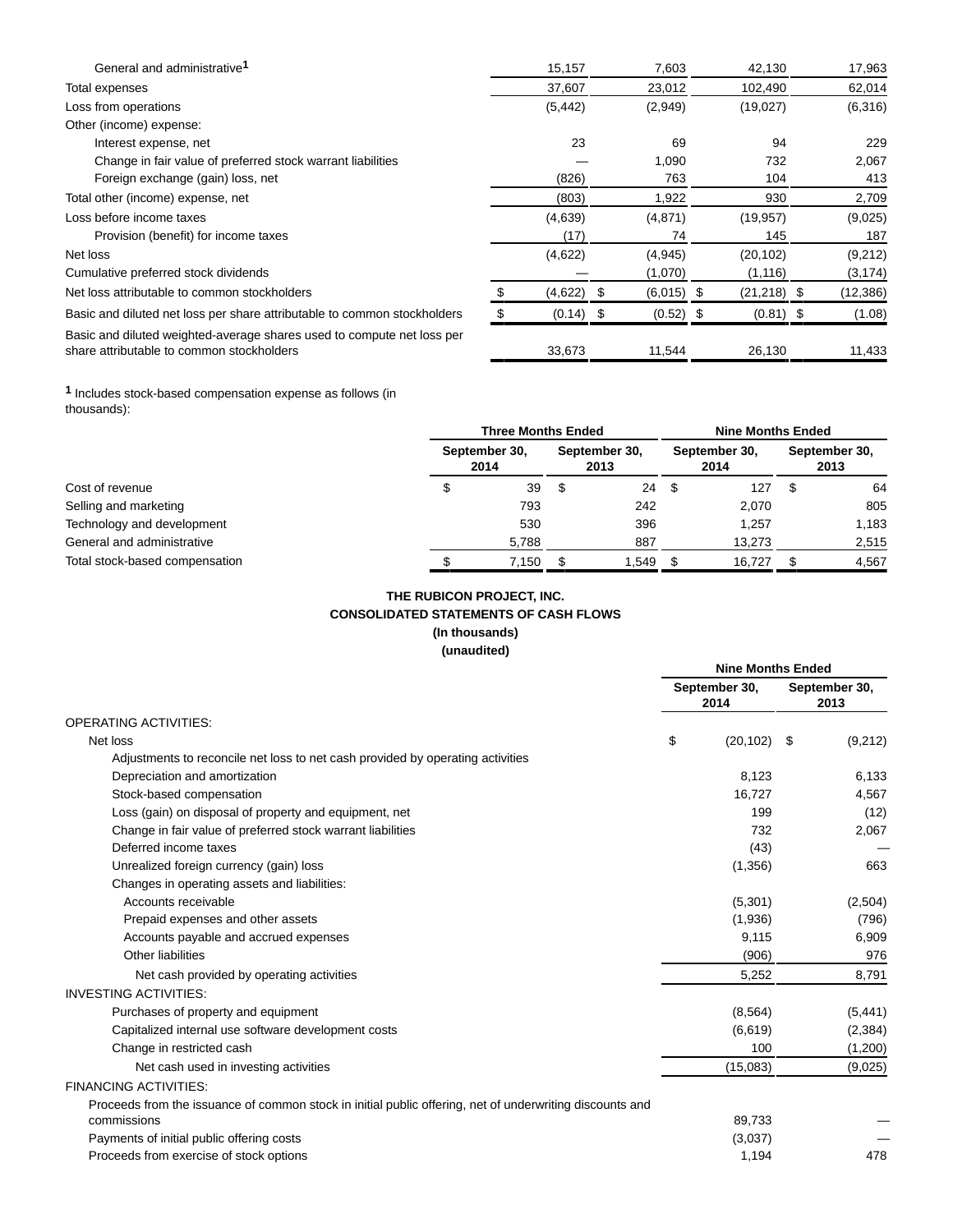| Repayment of debt and capital lease obligations                                       | (4,025)    |      | (906)  |
|---------------------------------------------------------------------------------------|------------|------|--------|
| Net cash provided by (used in) financing activities                                   | 83,865     |      | (428)  |
| EFFECT OF EXCHANGE RATE CHANGES ON CASH                                               | 99         |      | 5      |
| CHANGE IN CASH AND CASH EQUIVALENTS                                                   | 74.133     |      | (657)  |
| CASH--Beginning of period                                                             | 29,956     |      | 21,616 |
| CASH AND CASH EQUIVALENTS--End of period                                              | 104,089    | - \$ | 20,959 |
| SUPPLEMENTAL DISCLOSURES OF OTHER CASH FLOW INFORMATION:                              |            |      |        |
| Capitalized assets financed by accounts payable and accrued expenses                  | $1.124$ \$ |      |        |
| Leasehold improvements paid by landlord                                               | 803        | - \$ |        |
| Capitalized stock-based compensation                                                  | 492        |      | 103    |
| Conversion of preferred stock to common stock                                         | 52.571 \$  |      |        |
| Reclassification of preferred stock warrant liabilities to additional-paid-in-capital | $6.183$ \$ |      |        |
| Reclassification of deferred offering costs to additional-paid-in-capital             | $3,533$ \$ |      |        |

# **THE RUBICON PROJECT, INC. KEY OPERATIONAL AND FINANCIAL MEASURES**

|                                   |                           |                    | (unaudited) |                           |                          |                    |   |                    |  |  |  |  |
|-----------------------------------|---------------------------|--------------------|-------------|---------------------------|--------------------------|--------------------|---|--------------------|--|--|--|--|
|                                   | <b>Three Months Ended</b> |                    |             |                           | <b>Nine Months Ended</b> |                    |   |                    |  |  |  |  |
|                                   |                           | September 30, 2014 |             | <b>September 30, 2013</b> |                          | September 30, 2014 |   | September 30, 2013 |  |  |  |  |
| <b>Operational Measures:</b>      |                           |                    |             |                           |                          |                    |   |                    |  |  |  |  |
| Managed revenue (in thousands) \$ |                           | 168.213            | S           | 117.554                   | S                        | 451.319            | S | 326.656            |  |  |  |  |
| Take rate                         |                           | 19.1%              |             | 17.1%                     |                          | 18.5%              |   | 17.1%              |  |  |  |  |
| Financial Measures:               |                           |                    |             |                           |                          |                    |   |                    |  |  |  |  |
| Revenue (in thousands)            | S                         | 32.165             | S           | 20.063                    | S                        | 83.463             | S | 55,698             |  |  |  |  |
| Adjusted EBITDA (in thousands)    | S                         | 4.778              |             | 632                       | J                        | 5,823              | S | 4.697              |  |  |  |  |

# **THE RUBICON PROJECT, INC. RECONCILIATION OF NET LOSS TO ADJUSTED EBITDA**

**(In thousands) (unaudited)**

|                                                                |                           | unauun <del>c</del> u)                         |    |              |                          |                       |      |                       |  |
|----------------------------------------------------------------|---------------------------|------------------------------------------------|----|--------------|--------------------------|-----------------------|------|-----------------------|--|
|                                                                | <b>Three Months Ended</b> |                                                |    |              | <b>Nine Months Ended</b> |                       |      |                       |  |
|                                                                |                           | September 30,<br>September 30,<br>2014<br>2013 |    |              |                          | September 30,<br>2014 |      | September 30,<br>2013 |  |
| Financial Measure:                                             |                           |                                                |    |              |                          |                       |      |                       |  |
| Net loss                                                       | \$                        | (4,622)                                        | \$ | $(4,945)$ \$ |                          | (20, 102)             | - \$ | (9,212)               |  |
| Add back (deduct):                                             |                           |                                                |    |              |                          |                       |      |                       |  |
| Depreciation and amortization expense                          |                           | 3,070                                          |    | 2,032        |                          | 8,123                 |      | 6,133                 |  |
| Stock-based compensation expense                               |                           | 7,150                                          |    | 1,549        |                          | 16,727                |      | 4,567                 |  |
| Acquisition and related items                                  |                           |                                                |    |              |                          |                       |      | 313                   |  |
| Interest expense, net                                          |                           | 23                                             |    | 69           |                          | 94                    |      | 229                   |  |
| Change in fair value of preferred stock warrant<br>liabilities |                           |                                                |    | 1,090        |                          | 732                   |      | 2,067                 |  |
| Foreign currency (gain) loss, net                              |                           | (826)                                          |    | 763          |                          | 104                   |      | 413                   |  |
| Provision (benefit) for income taxes                           |                           | (17)                                           |    | 74           |                          | 145                   |      | 187                   |  |
| <b>Adjusted EBITDA</b>                                         | \$                        | 4,778                                          | S  | 632          | - \$                     | 5,823                 | \$   | 4,697                 |  |

# **THE RUBICON PROJECT, INC.**

# **CALCULATION OF NET LOSS ATTRIBUTABLE TO COMMON STOCKHOLDERS TO NON-GAAP EARNINGS (LOSS) PER SHARE (In thousands, except per share amounts)**

**(unaudited)**

|                                                             | <b>Three Months Ended</b>    |              |                       |              | <b>Nine Months Ended</b> |               |                              |           |
|-------------------------------------------------------------|------------------------------|--------------|-----------------------|--------------|--------------------------|---------------|------------------------------|-----------|
|                                                             | <b>September</b><br>30, 2014 |              | September<br>30, 2013 |              | September<br>30, 2014    |               | <b>September</b><br>30, 2013 |           |
| Calculation of non-GAAP earnings (loss) per share:          |                              |              |                       |              |                          |               |                              |           |
| Net loss attributable to common stockholders                | \$                           | $(4,622)$ \$ |                       | $(6.015)$ \$ |                          | $(21,218)$ \$ |                              | (12, 386) |
| Add back (deduct):                                          |                              |              |                       |              |                          |               |                              |           |
| Change in fair value of preferred stock warrant liabilities |                              |              |                       | 1.090        |                          | 732           |                              | 2.067     |
| Cumulative preferred stock dividends                        |                              |              |                       | 1.070        |                          | 1.116         |                              | 3,174     |
| Stock-based compensation                                    |                              | 7.150        |                       | 1.549        |                          | 16.727        |                              | 4,567     |
| Acquisition and related items                               |                              |              |                       |              |                          |               |                              | 313       |
| Foreign currency (gain) loss, net                           |                              | (826)        |                       | 763          |                          | 104           |                              | 413       |